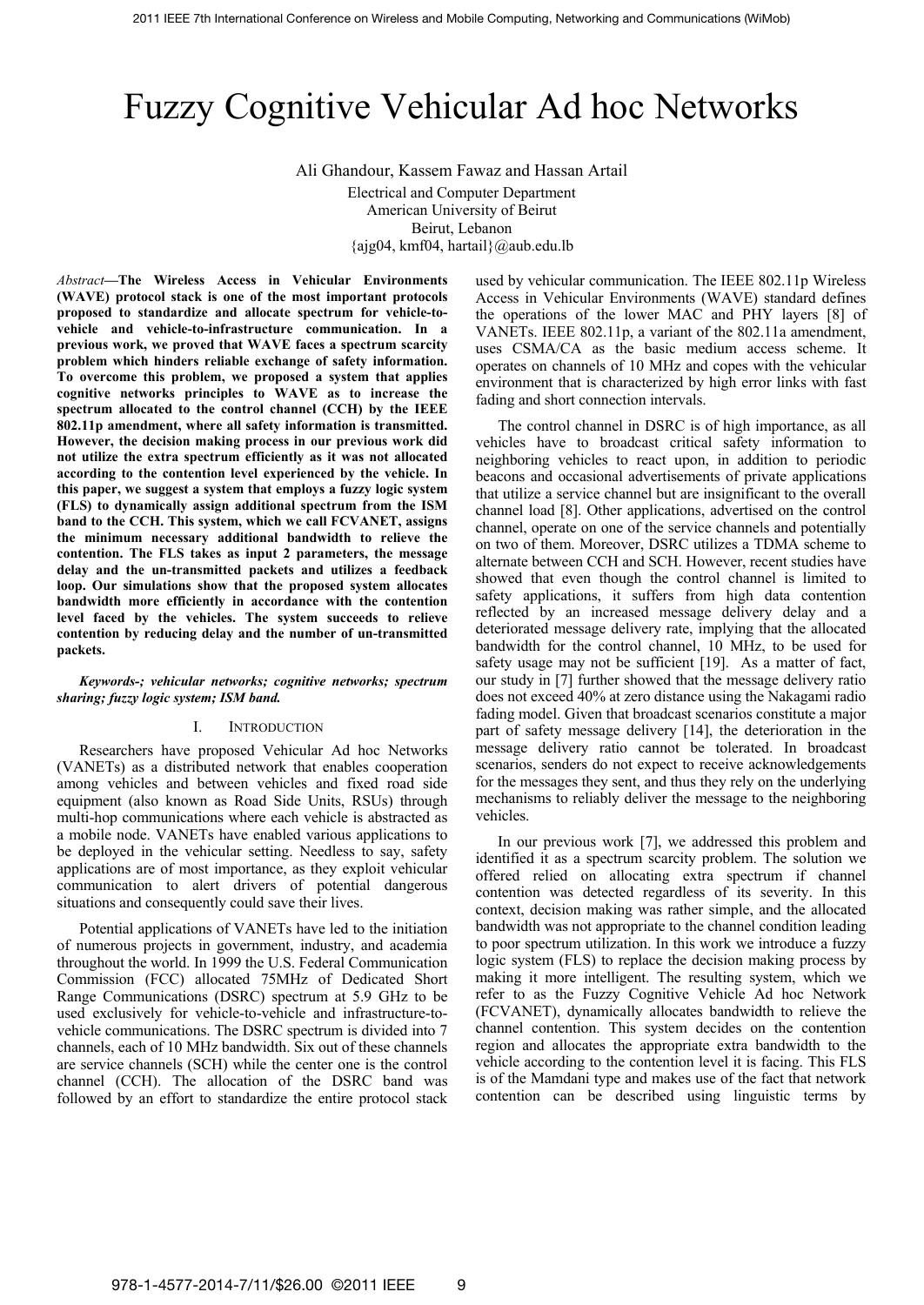accounting for humanistic and subjective concepts, such as the degree of the delay in the network and the severity of failed transmission. As a result, FCVANET offers several advantages when compared to our previous design. To start with, it efficiently utilizes the extra spectrum available at the ISM band  $(5.8 \text{ GHz} \pm 75 \text{ MHz})$ . Moreover, FCVANET has no additional infrastructure requirements and consequently is more scalable and more feasible to deploy in the future.

In the rest of this paper, Section II elaborates on the problem definition, and surveys some related work. Section III presents our previous CVANET model, while Section IV introduces our new fuzzy based system FCVANET. The simulation results are presented in Section V, followed by a scalability analysis that is described in Section VI. Finally, we conclude the paper in Section VII.

#### II. PROBLEM DEFINITION AND RELATED WORK

To assess the performance of safety applications over the existing 802.11p protocol, we should consider two parameters of the 10 MHz control channel; mainly the safety message access delay and packet reception rate. Safety message access delay should be less than 200 milliseconds to allow proper driver reaction time to traffic warning signals [6]. This delay is defined as the average delay a packet experiences between the time at which the packet is generated and the time it is successfully received at the receiver, whereas the packet reception rate is defined as the ratio of the number of packets successfully received to the total number of packets transmitted. According to [21], the probability of message delivery failure in a vehicular network should be less than 0.01.

These two parameters were analyzed widely in literature. In [11], access delay was found to be around 1.2 ms and in [7], the delay was less than 1.5 ms. Packet reception rate values obtained from the literature as well as from our own performed simulations in [7] show that the packet reception rate falls well below the expected value of 0.99. In [14], the probability of reception was found to be less than 0.6 at zero distance under the Nakagami radio propagation model. Similar results were found in [11]. The simulations we produced in [7] were close and showed that the packet error rate is much greater than 0.01. These results suggest that the 10MHz allocated to the DSRC control channel cannot provide performance guarantees under realistic road and traffic conditions. Some researchers suggested that non-safety use of DSRC ought to be severely restricted during peak hours of traffic in order to insure that automotive safety is not compromised [19], although such solutions for spectrum scarcity could impact the commercial side of DSRC. Other researchers have proposed some enhancements to the existing safety applications using a repetition scheme [6][11][20], whereby the sender repeats the transmission of the safety message several times to increase the reliability of safety communications. It is shown in [11] that such a scheme would in fact increase the probability of reception rate to above 99%, making safety communications reliable over the control channel. However, repetition incurs additional traffic on the control channel, which can cause delays that are greater than 200 ms [7].

A cognitive vehicle ad hoc network system is proposed in [7] to face spectrum scarcity in the control channel, in urban

areas. The system extends the control channel bandwidth to the additional white band indicated by the cognitive radio mechanism. The cognitive radio technology is based on the notion of utilizing open spectrum in the space, time, and frequency dimensions that until now have been unavailable [4]. The main idea of cognitive radio is to periodically sense the radio spectrum, intelligently detect occupancy and usage in the spectrum, and finally make the decision to adjust its radio parameters to opportunistically communicate over spectrum holes of the primary system. This principle has attracted a great deal of attention from both academia and industry.

The authors of [1] propose a distributed cognitive network access scheme which selects the most suitable access technology depending on the QoS of the application under consideration. The proposed scheme uses Fuzzy logic techniques to gain estimates about the QoS requirements of an application. It does so by processing cross-layer communication quality metrics and by estimating the transportlayer performance. A user wanting to set up a new connection, accesses a shared knowledge base that contains information about the QoS experienced by past and present connections. Performance parameters like throughput, delay and reliability are represented using fuzzy numbers. Finally, Fuzzy Decision making is used to choose the most suitable access opportunity. In the proposed cognitive access scheme, the communication quality expected from each access opportunity is evaluated using fuzzy arithmetic, and the most suitable one is then selected.

## III. CVANET

The CVANET system in [7] implements a cognitive network to offer cars on the road additional spectrum from the TV band that is underused [3], for the purpose of making the exchange of safety messages between cars more reliable and actually faster. The next sub-section presents a description of this system's various components and functionalities.

TABLE 1. CAR GATHERED DATA DURING INTERVAL *i*

| $td_{r,i,j}$ | access delay time of each successfully transmitted safety packet j |
|--------------|--------------------------------------------------------------------|
| $tx_{r,i}$   | number of sent safety packets at the end of CCH                    |
| $S_{r,i,k}$  | payload size of all observed safety packets (sent and received)    |
| $a_{r,i}$    | number of attempted but not transmitted safety packets             |
| $b_{r,i,j}$  | available bitrate at region $r$ for each safety packet $j$         |
| $pl_{r,v,h}$ | power level measured for TV channel $\nu$ at SCH interval h        |

## *A. System Description*

The major components of the CVANET system are the vehicle, the road side unit (RSU), and a local processing unit referred to as the local acquisition and processing unit (LAPU). The system works as follow: A car will be assigned a set of TV channels. Every 20m, the car will generate and store a record containing the values shown in Table 1, in addition to its location coordinates and a timestamp. For detailed explanation, we refer the reader to [7]. When a car and an RSU become within transmission to each other, an exchange of information will occur. The car will provide the RSU with its next hop RSU along its predicted path with all the records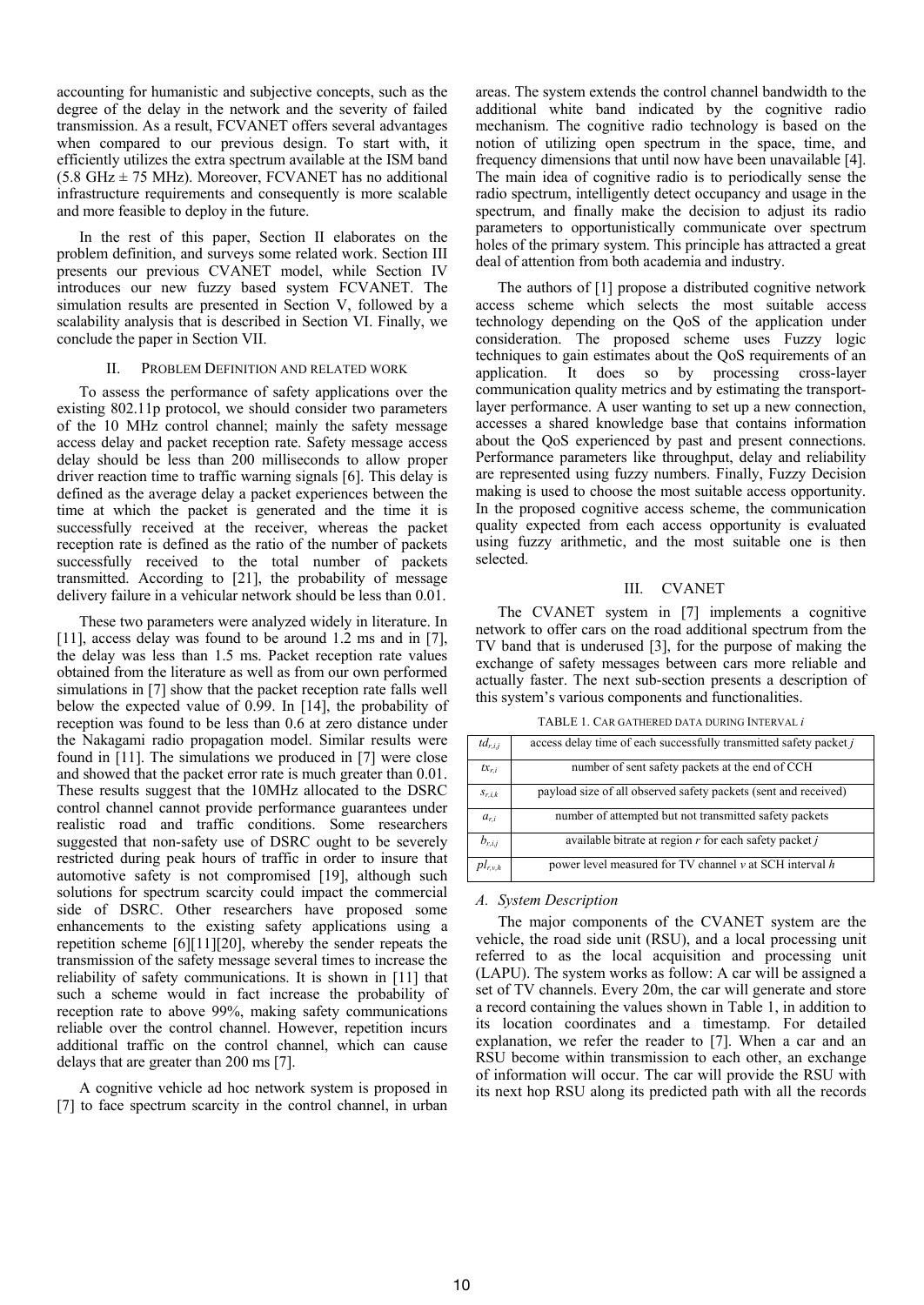stored since the interaction with the last RSU. The RSU maintains updated tables, one for each next hop RSU. Each table contains the id of the next hop RSU, the estimated contention locations along the path till this next hop RSU, and the corresponding additional spectrum allocated.

The RSU determines the next hop RSU received from the car, and will accordingly forward the car the corresponding table proactively maintained in its memory. The car will now possess the table indicating the predicted data contention locations along its path till the next hop RSU, with the associated additional spectrum at these locations. The car will then extend the control channel to this additional spectrum at these locations and will use it regularly.

When an RSU receives contention information from cars, it relays the data to the LAPU, which aggregates this data to generate estimates of contention locations and free spectrum. The output of this process, which is described in the form of an algorithm in Section III.B, is a contention table that specifies regions suffering from data contention and the needed additional bandwidth to relieve contention. The output is sent by the LAPU to the concerned RSUs to be stored and be used for their interactions with passing by cars. The passing cars will be able to perform regular operation sending on and listening to the extended control channel. The overall cognitive cycle operation is captured in Figure 1.

## *B. Network Contention Metric*

A main operation of the system is to determine the areas along the road that suffer from data transmission contention. We defined a metric that quantifies contention at each location of the road. We say that the control channel suffers from contention if the needed bitrate (actual bitrate) exceeds the offered bitrate (available bitrate). The DCF (Distributed Coordination Function) technique for medium access mechanism of IEEE 802.11 incurs delays during a node transmission. According to DCF, whenever a station senses the medium to be busy, it pauses its backoff timer until the medium is found idle again. These delays infer contention in the medium and affect the overall performance, and thus affect the transmission of the safety information.

Therefore, in order to determine contention at a given location, we propose a network contention metric  $C_r(t)$  that represents the contention level in region *r* at time *t*. If this metric is above a certain threshold  $C_{th}$ , then it is assumed that this region suffers from network contention. We made the contention metric at time  $t$  rely on  $C_r(t-1)$  and on the newly sensed contention  $\mathcal{C}_r$  so as to account for changes in the contention level and to make the system robust to fallacious data. For a given location  $r$ , the contention is related to the average number of safety packets transmitted and their average sizes, and to the channel capacity in this region as reflected by the achievable bitrate according to the adaptive modulation scheme employed in IEEE 802.11. Thus, if the system accounts for near history that is reflected in  $C_r(t-1)$ while always considering the current sensed results of contention that is conveyed by the cars, the new  $C_r(t)$  should model actual contention accurately.

The contention at region *r* and time *t* is calculated in Equation (1) using a linear prediction model similar to the approach employed to calculate the Round-Trip Time (RTT) in the TCP protocol [12]:

$$
C_r(t) = \gamma C_r(t-1) + (1-\gamma)\widehat{C_r}(t) \tag{1}
$$

where  $\gamma$  reflects the weight given to history, and  $(1 - \gamma)$ denotes the weight of the sensed contention.

The sensed metric  $C_r$  depends on the evaluation of data relayed from *n* cars.  $C_r$  is a linear combination of two factors, the first being the product of the access delay *D* of safety packets, and the channel's offered bitrate *B* divided by the average payload size *S*, while the second factor being the average number of untransmitted safety packets *U* per total attempted transmissions. With higher contention, *D* increases due to the 802.11 carrier sensing mechanism, where each node pauses its backoff timer during the MAC backoff process whenever it senses a busy channel.



Those incurred delays that are actually affected by the channel available bitrate *B*, provide a partial contention indication. The payload size *S* is used to get the average delay per byte, and finally, the number of un-transmitted packets *U* also increases with contention since the control channel interval is limited to 50 ms and the collision avoidance mechanism imposes that certain packets will never be able to get transmitted if contention persists. The result is a unitless sensed contention metric that is calculated as follows:

$$
\widehat{C_r}(t) = \alpha \frac{D_r \times B_r}{S_r} + \beta U_r \tag{2}
$$

The symbols  $D_r$ ,  $B_r$ ,  $S_r$  and  $U_r$  are the parameters  $D$ ,  $B_s$ ,  $S$ and *U* respectively at region *r*.

It is worthy to mention that the first variable in equation (2) is in effect the channel capacity  $(B)$  divided by the throughput  $(S / D)$ , which we called the inverse of the effective channel utilization (or can be seen as normalized delay, i.e.  $D$  normalized by  $B / S$ ).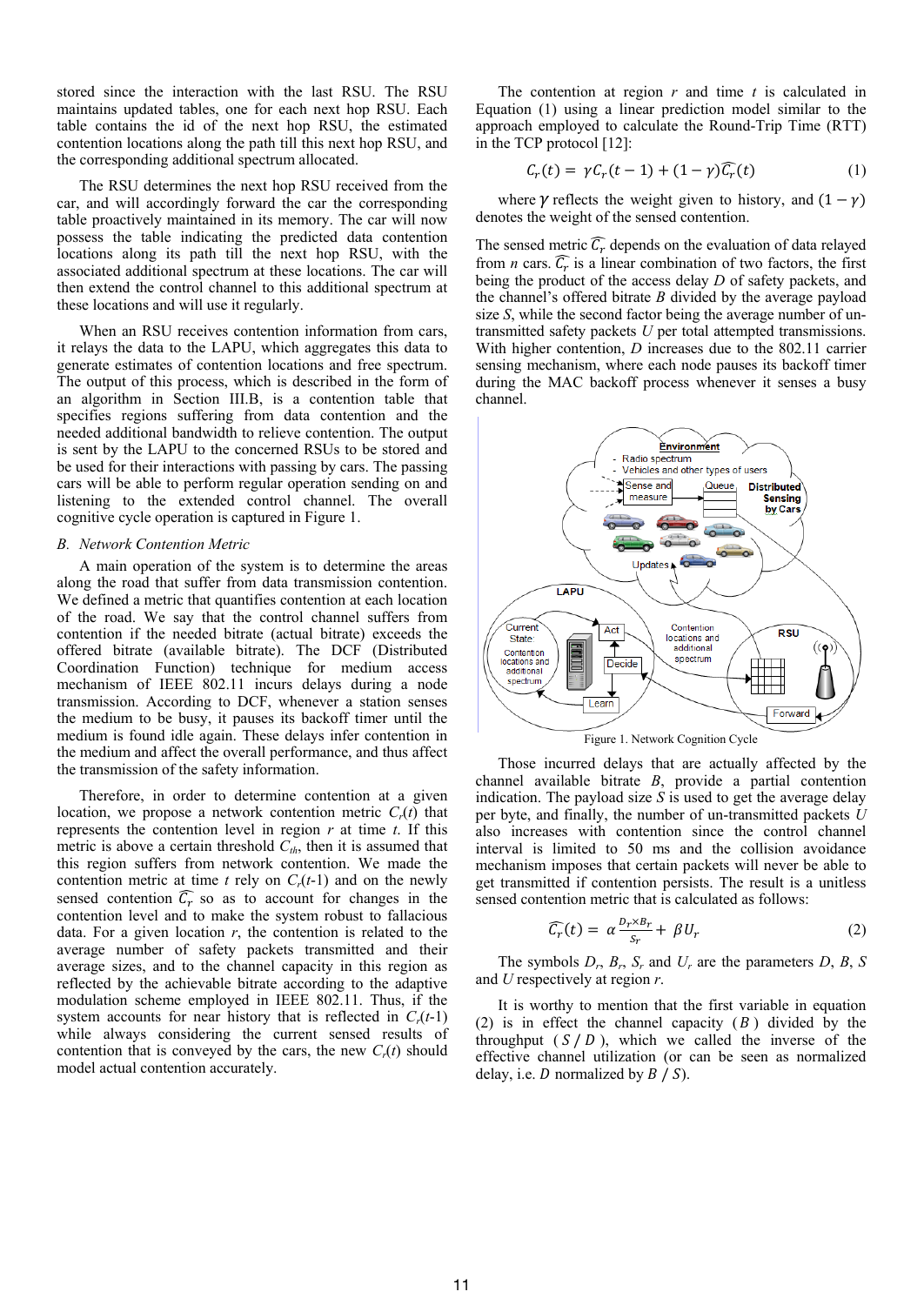## IV. THE NEW FCVANET SYSTEM

The electromagnetic spectrum is seen more of a critical and scarce natural resource, and as a matter of fact, The U.S. Supreme Court has stated numerous times in the past several decades that the electromagnetic spectrum is a "scarce natural resource" [16]. Related to this, and because the decision making process implemented in [7] does not differentiate between contention levels and does not relate precisely the measured contention to the amount of needed spectrum, which leads to an inefficient utilization of the white spectrum, we proposed an improved version in [17] that attempts to utilize the minimum necessary additional bandwidth to relieve the contention. For example, if the network is suffering from low contention, the system in [17] will assign few Megahertz to mitigate the situation, rather than assigning tens of Megahertz as the system in [7] may do. For this, the approach proposed in [17] quantifies contention into multiple levels of severity using a Fuzzy Logic System (FLS).

The additional white bandwidth used in [17] (and in [7]) is the underutilized TV bands. However, this requires the addition of an extra antenna to the RF system of the vehicles. More critically, since the TV bands are in the Megahertz range (in contrast to the 5.9 GHz used by DSRC), the size of this additional antenna will be prohibitively large, and thus impractical for cars. For this purpose, we suggest to extend the DSRC Control Channel in this paper to the 5.8 GHz ISM band. Accordingly, the new design will only require one antenna in the vehicle, and will therefore not incur any additional cost.

Another major change we introduce in this paper is the removal of the LAPU that is used in both [17] and [7]. The LAPU was used to receive measurements through the RSUs and to compute  $C_r(t)$ . In contrast, in this proposed system the computations are all done at the RSU level, thus making the design more scalable as discussed in section VI. Thus the execution of the algorithm for computing  $C_r(t)$  occurs at the RSU that receives individual measurements from the cars, mainly  $D_r$ ,  $B_r$ ,  $S_r$  and  $U_r$ . The RSU aggregates the measurements from  $n$  cars and uses the aggregated values as inputs to the FLS. The FLS consequence is the minimum needed additional bandwidth to alleviate contention, namely  $C<sub>r</sub>(t)$ . Using Equation (1), the RSU generates its estimate of the contention by accounting for both the sensed and the history components. Finally, the RSU forwards the consequence of the FLS to the neighboring RSUs (to accommodate for all traffic directions), which in turn notify the passing cars about the additional bandwidth to use and extend the Control Channel accordingly.

The third major contribution of this paper over its predecessors is the incorporation of an analytical scalability analysis that studies the scalability of the proposed system as the density of cars increases in the area covered by an RSU.

#### *A. Designing the Fuzzy Logic System*

We consider two inputs for the FLS:

Antecedent 1: The inverse of the effective channel utilization, denoted  $x_1$ .

Antecedent 2: The average number of un-transmitted safety packets per attempted transmission, denoted  $x_2$ .

Generally, the methodology used to assess contention is based on comparing the needed bitrate to the offered bitrate in the network. However, we offer a more suitable and linguistic definition for contention. Data Contention is the situation where there is too many stations contending on the wireless channel which ends up affecting the quality of service. From a station's perspective, its goal in the context of an IEEE 802.11p system, is to send as much packets as it can within the Control Channel interval (50 milliseconds) and with low delay.

To better understand what happens during a contention period, we simulate using the network simulator ns2 a threshold scenario where the needed bit rate is equal to the offered bitrate. NS2 provides a comprehensive support for the IEEE 802.11 set of technologies, and the latest version, ns-2.34, is an overhaul of the previous one and introduces a new architecture and a more up-to-date modeling of the IEEE 802.11 MAC and PHY layers. More importantly to our study, ns2 now includes support for the IEEE 802.11p Dedicated Short Range Communication (DSRC) standard [2], which therefore provides a realistic and accurate simulation of the proposed system.

TABLE 2. PARAMETER VALUES FOR SCENARIO IN FIGURE 2

| <b>Bitrate</b> | Number of cars | Payload size (in bytes) |
|----------------|----------------|-------------------------|
|                | 50             | 375                     |
| 3 Mbps         | 100            | 187                     |
|                | 200            | 94                      |
|                | 50             | 750                     |
| 6 Mbps         | 100            | 375                     |
|                | 200            | 187                     |
|                | 50             | 1500                    |
| 12 Mbps        | 100            | 750                     |
|                | 200            | 375                     |



Figure 2. A threshold scenario showing  $x_1$  versus  $x_2$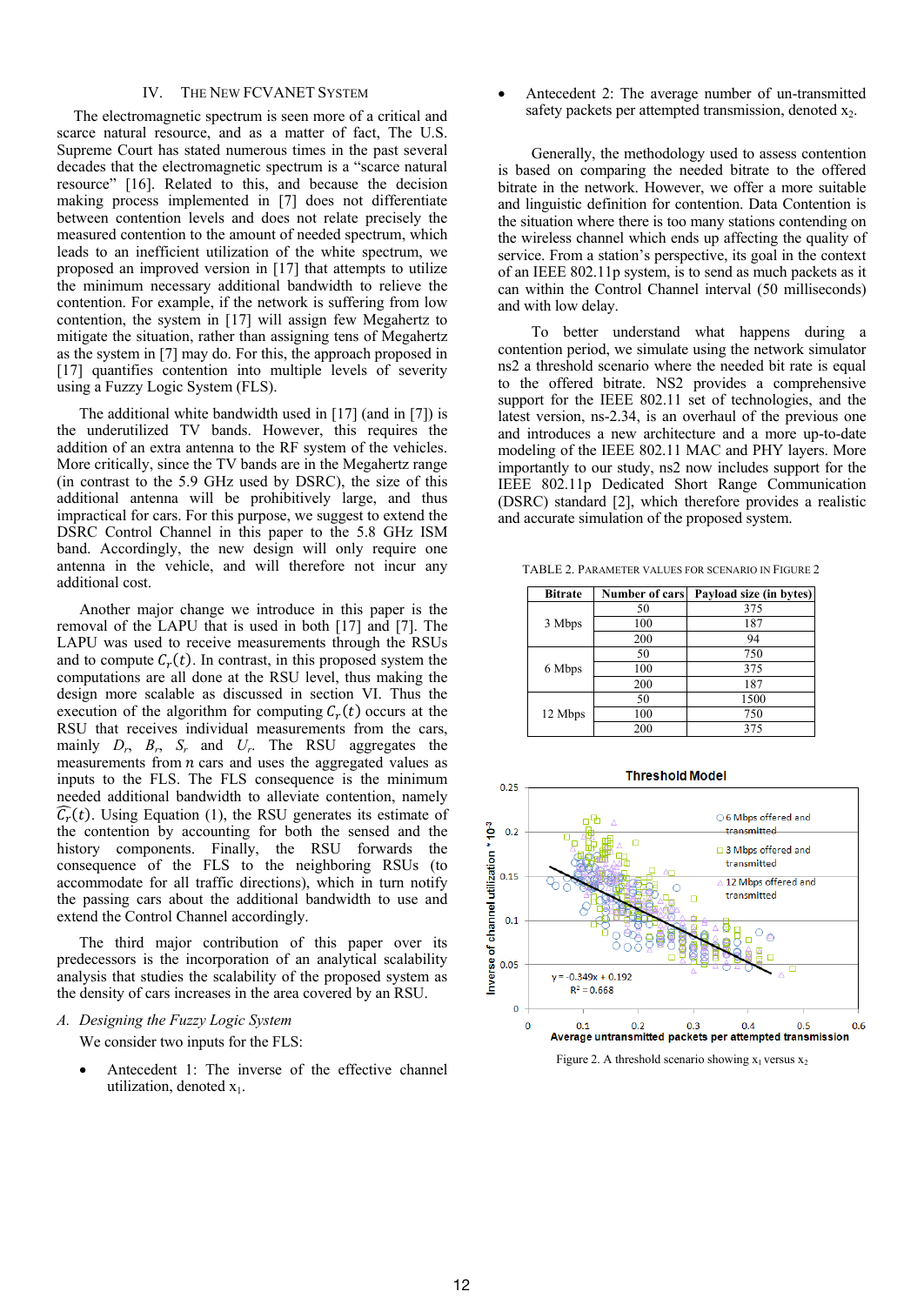The parameters used in the simulation are shown in Table 2 and the results are plotted in Figure 2. A careful examination of the results reveals the following:

- The station might experience a high number of untransmitted packets, while at the same time the transmitted packets will consume valuable channel resources (low inverse channel utilization). Thus, in contended scenario it will appear as if the successfully transmitted packets will render the channel used most of the time. This in turn will cause most of the packets to timeout and not to be transmitted. This is actually shown in the right part of Figure 2.
- The station might be able to transmit most of its packets, and the un-transmitted ratio will be low, but the delay will be high, thus reflecting a low effective utilization of the channel (high inverse channel utilization as shown in the left part of Figure 2).
- The station might be able to transmit a medium portion of its packets with an average delay. This is the middle part of Figure 2.

Based on the above, the linguistic variances used to represent the inverse of channel utilization and the average number of un-transmitted safety packets per attempted transmission are divided into three levels: Low, Moderate and High. The consequence, the minimum needed additional bandwidth, is divided into five levels: Very Small, Small, Average, Large, and Very Large. We used trapezoidal membership functions (MFs) for the edge membership functions and triangular MFs for the middle ones. These functions are shown in Figures 3, 4, and 5.





Figure 4. Membership function of Antecedent 2



Figure 5. Membership function of the Consequence

From the previous section, we know that we have 2 antecedents and 3 fuzzy subsets, thus we need  $3^2 = 9$  rules for this FLS. We choose to make our rules as illustrated in Table 3. These rules are made consistent with the discussion about data contention in the previous section, specifically based on the observations from Figure 2. We give the rules equal weights, and use the Centroid Defuzzification method. For the operators, we chose the min operation for the AND, and the max operation for the OR operator, which was also used for the implication method.

TABLE 3. RULES USED IN THE FLS DESIGN

| Rule# | <b>Antecedent 1</b> | <b>Antecedent 2</b> | Consequence |
|-------|---------------------|---------------------|-------------|
|       | Low                 | Low                 | Very Low    |
| 2     | Low                 | Moderate            | Low         |
| 3     | Low                 | High                | Medium      |
| 4     | Moderate            | Low                 | Low         |
|       | Moderate            | Moderate            | Medium      |
| 6     | Moderate            | High                | High        |
|       | High                | Low                 | Low         |
| 8     | High                | Moderate            | High        |
| 9     | High                | High                | Very High   |

#### V. SIMUALTION RESULTS

## *A. Input-Output Characteristic*

The input-output characteristic (i.e., surface plane) of our Fuzzy Logic System is shown in Figure 6. As defined in the previous section,  $x_1$  stands for the inverse of the effective channel utilization, while  $x<sub>2</sub>$  stands for the average number of un-transmitted safety packets per attempted transmission.



Figure 6. Input-Output Characteristics of the FLS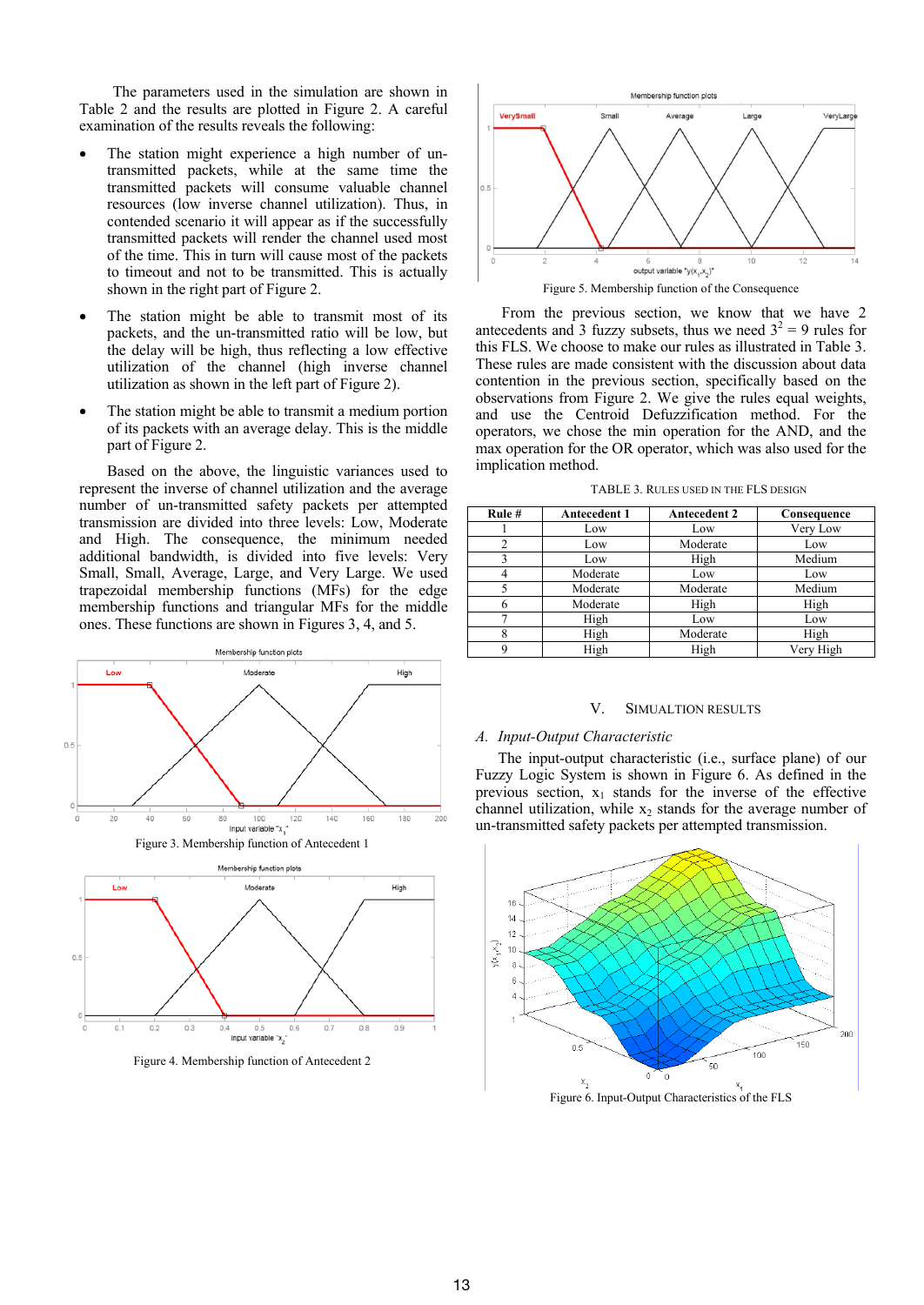The output of the FLS,  $y(x_1, x_2)$ , represents the minimum additional needed bandwidth to alleviate contention in the Control Channel. As one can see, the surface plane is smooth and scalable for the various situations. The extra bandwidth allocation is more appropriate to the contention faced in a specific region. Also, the system is more robust to noisy input due to its approximate nature. This will be made clear in the simulations shown in the following sub-sections.

#### *B. Methodology*

The approach used to simulate our fuzzy decision making system integrates ns2 and Matlab. Multiple scenarios of network contention were developed and simulated under ns2. For all the simulations, the values of the access delay  $D_r^c$ , offered bitrate  $B_r^c$ , payload size  $S_r^c$  and  $U_r^c$  were collected

for each car. A continuous stream of measurements is created and fed into a vector of averages. The vector buffers the input data for the last *n* cars providing measurements for region *r*, and then calculates the final values of  $D_r$ ,  $B_r$ ,  $S_r$  and  $U_r$  using simple averaging. Averaging the input data is necessary to combat fallacious data and measurement errors at the car level. The computed averages are passed as input to the fuzzy logic system developed under Matlab. The FLS has 2 inputs as illustrated in the previous sections: the inverse of channel utilization,  $\frac{D_r \times B_r}{c}$  $\frac{1}{s_r}$ , and the average number of un-transmitted safety packets per attempted transmission,  $U_r$ . The output of the FLS is an estimate of the minimum needed additional bandwidth to mitigate contention based on the readings collected from *n* cars. This output  $\widehat{C}_r(t)$  is driven into a weighted average block where equation (1) is implemented. The symbol  $\gamma$  reflects the weight given to history, and  $(1 - \gamma)$ denotes the weight of the sensed contention. This helps reduce oscillations in the system and make smooth transitions in case of abrupt increase in demand for bandwidth. Finally, a feedback loop is used where the allocated bandwidth in the ns2 simulator varies with the output of the weighted average block. The adopted methodology is made clear in Figure 7.



Figure 7. Simulation Methodology used to evaluate our work

## *C. Results*

The first scenario (referred to as Scenario 1) consists of an offered bitrate of 6 Mbps and a needed bitrate of 9.5 Mbps (packetSize  $\times$  number of cars / 50ms). The adopted simulation parameters are shown in Table 4.

| TABLE 4. SIMULATION PARAMETERS OF SCENARIO T |                      |  |  |  |
|----------------------------------------------|----------------------|--|--|--|
| Parameter                                    | Value                |  |  |  |
| 802.11p data rate                            | 6 Mbps               |  |  |  |
| Packet generation rate                       | 10 Packets/sec       |  |  |  |
| Packet size                                  | 1187, 594, 297 bytes |  |  |  |
| Transmission range                           | 500 meters           |  |  |  |
| Communication method                         | <b>Broadcast</b>     |  |  |  |
| Radio model                                  | Nakagami             |  |  |  |
| Number of cars                               | 50, 100, 200         |  |  |  |

 $T_{\rm H}$ 

At the simulation startup the additional bandwidth value was set to zero. With the collected readings from cars being collected and passed to the fuzzy logic system, the fuzzy output converged towards 3.5 MHz. We chose to make  $n = 10$ , meaning that the readings of every 10 cars were averaged together using the Vector Averaging box.

The system clearly suffers from contention based on our definition of contention in previous sections. The output  $C_r(t)$ of the weighted average was monitored and plotted in Figure 8, where the expected  $C<sub>r</sub>(t)$  was 3.5Mbps. The additional bandwidth output line is very close to the expected line, which indicates that the system was able to detect contention and assign as much needed bandwidth in an interesting manner.



It should be noted that the data of the fuzzy output were only fed back into ns2 till the end of the last simulation run. We expected that the addition of this white spectrum will remove contention and lead to a value of zero  $C_r(t)$ . The fuzzy output in Figure 9 shows that the actual value was close to zero and varies between 0 and 1 Mhz.

Next, we devised a second scenario (Scenario 2) where the offered bit rate is 6 Mbps and the needed bitrate is 13 Mbps. The contention is higher than the one in the first scenario, and we expected  $C_r(t)$  to be 7 Mbps. The results in Figure 10 show that the system was also able to identify contention and determine the needed bandwidth to alleviate it.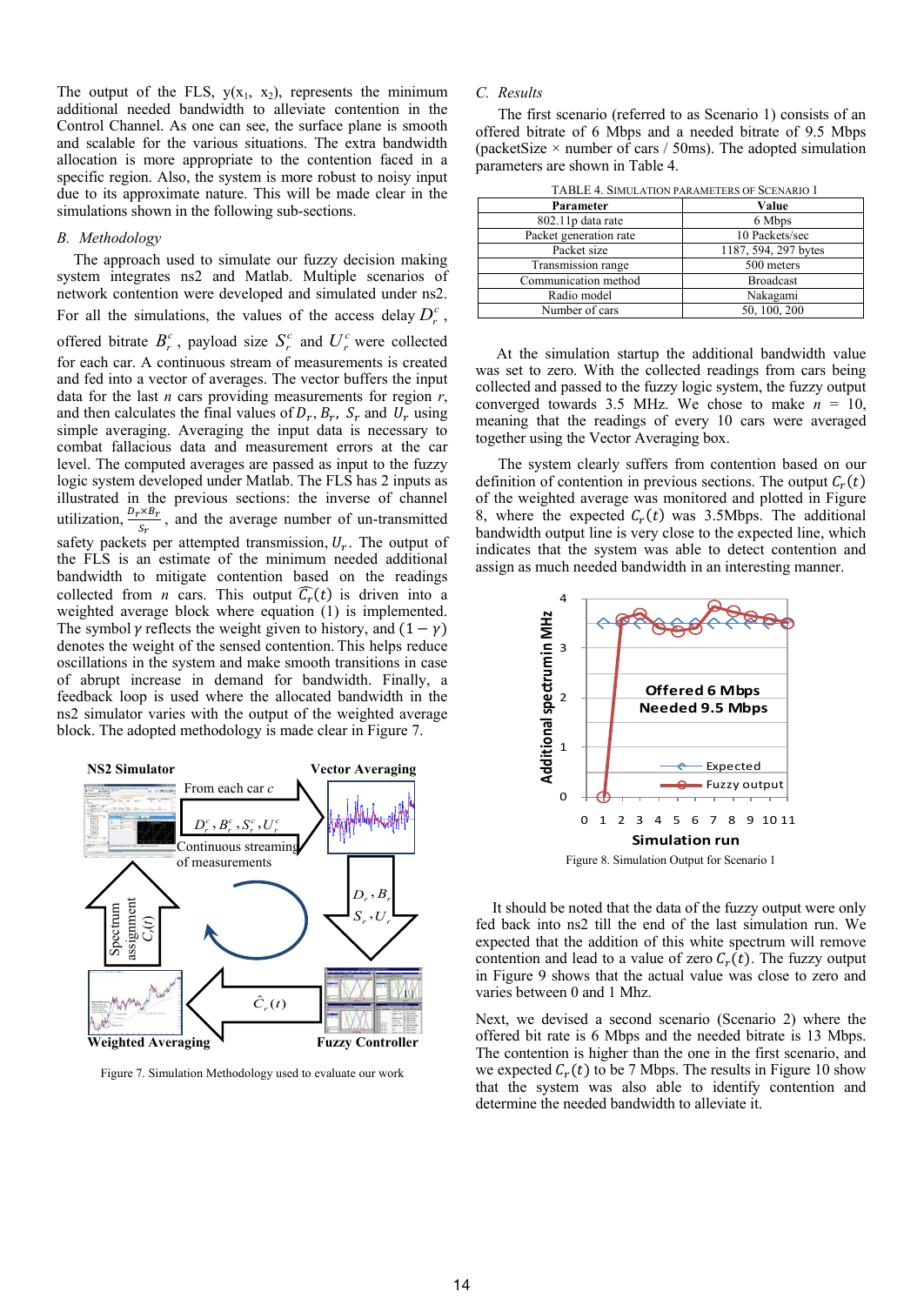

Figure 9. Simulation output with extra bandwidth



Figure 10. Simulation Output for Scenario 2

The additional bandwidth used to extend the Control Channel should reduce the number of un-transmitted packets, and to verify this, we report the number of these packets before and after extending the control channel in Figure 11, where we clearly notice major reductions and smaller variations.



Figure 11. Number of un-transmitted packets before and after

## VI. SCALABILITY ANALYSIS

Normally, the scalability of any system is limited by its most restrictive component. The main components or resources that the proposed system includes are the car's processor and memory, the network connection between the car and the RSU, and the RSU memory and processor. Below, we consider each one separately in order to pinpoint the performance limitations of the system.

- 1. The car does not provide any type of service to other cars. The only constraint is the memory required to store data when collecting records every 20 meters. Taking an average distance of 10 Km between neighboring RSUs, the size of the data that a car will hold by the time it reaches an RSU is 62 KB, thus implying that the car will not be the bottleneck of the system.
- 2. The RSU communicates with the cars on the CCH to operate at a particular SCH. Advertisements are sent at periodic control channel intervals, but add insignificant load on the CCH [8]. To understand the added overhead from exchanging records and tables on an SCH, we let the total size of the records to send to the RSU be *I* and the size of the tables sent by the RSU be  $U$ . A service channel has a bandwidth of 10 MHz (although two channels can be combined to yield 20 MHz), thus offering a 6 Mbps bitrate  $R$ . Similar to [10], we consider a scenario where all the cars need to communicate with an RSU located at the side of a *G*-lane road. In this case, the cars adjust their transmission power, thus eliminating the spatial reuse factor and limiting the total one hop capacity in the transmission region, *r*, of the RSU to *R*. With *N* cars in *r*, the capacity available to the car is at maximum *R*/*N*. In the following we attempt to find the maximum number of cars that can simultaneously contact the RSU for road contention tables. Assuming the average car length plus the distance between cars is  $s_l$  meters, a lane of length  $L$ can then hold a maximum of  $L/s_l$  cars (referred to as sites or cells in the literature [18][13]). We define the car density *ρ* as the number of cars in a lane divided by the maximum number of cars that a lane can hold, and use the work in [18] that models the relation between the average velocity and car density. A high car density occurs when *ρ* > 1/*M* [18], where *M* the maximum velocity in sites per unit time, and the average velocity is  $1/\rho$ -1. Thus, the time the car needs to cross the region covered by the RSU is given by  $2r/v_{av}$ , where  $v_{av}$  is *M* normalized to m/s. Hence, in high traffic, the number of cars is  $\rho \times L/s \times G$ , and the total size of the data that needs to be exchanged is  $\rho \times L/s$ <sub>*i*</sub>×*G*×(*I*+*U*). While the car is in the range of the RSU, it can exchange up to  $2r/v_{av} \times R$  bits. Therefore, the system will perform acceptably if all the data that need to be exchanged is below this limit. If we apply the above to a realistic scenario, where *G*=4 [5], (*I*+*U*)*=*75 KB, *R*=6 Mbps in a 10 MHz SCH [9],  $r=1000$ m,  $s_l = 7.5$ m with a time step of 1 seconds [13] (which gives  $v_{av} = (1/\rho-1) \times 7.5$ m/s), and finally having *M*=4 (equivalent to 108 km/h or